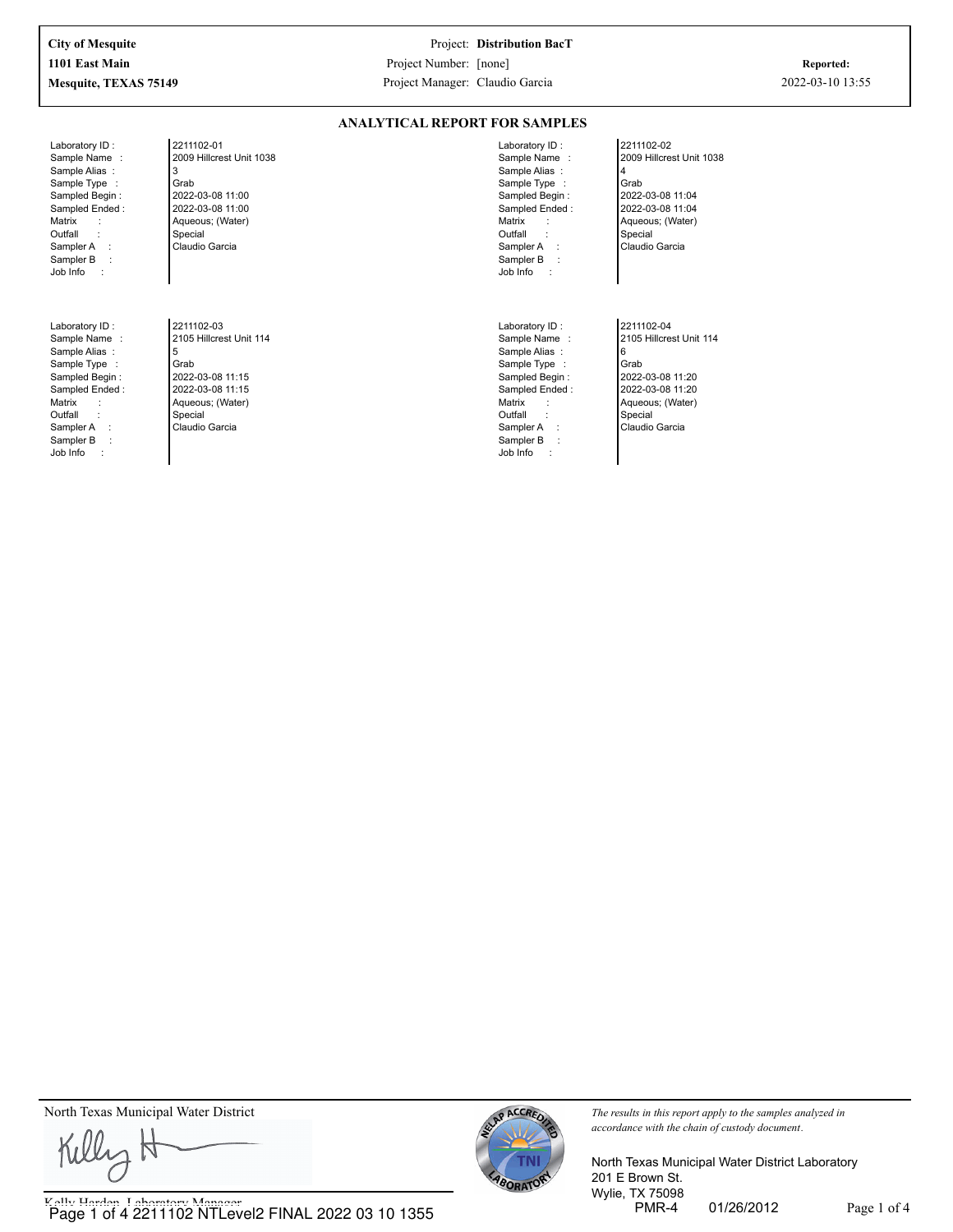### **ANALYTICAL REPORT FOR SAMPLES**

| Conventional Chemistry Parameters by Standard Methods<br>North Texas Municipal Water District<br>Analyte<br>Total Coliform<br>Escherichia Coliform | <b>Analyst Result</b><br>yjs |                  | <b>SRL</b> |     |            |             |               |                      |                         |                         |                   |              |
|----------------------------------------------------------------------------------------------------------------------------------------------------|------------------------------|------------------|------------|-----|------------|-------------|---------------|----------------------|-------------------------|-------------------------|-------------------|--------------|
|                                                                                                                                                    |                              |                  |            |     |            |             |               |                      |                         |                         |                   |              |
|                                                                                                                                                    |                              |                  |            |     |            |             | Prep          |                      |                         |                         |                   |              |
|                                                                                                                                                    |                              |                  |            | MDL | <b>MRL</b> | Units<br>NA | Ratio         | Batch                | Prepared<br>220308 1434 | Analyzed<br>220309 0835 | Method<br>SM 9223 | <b>Notes</b> |
|                                                                                                                                                    |                              | Not<br>Found     |            |     |            |             | 1             | 2206702              |                         |                         |                   |              |
|                                                                                                                                                    | yjs                          | $\boldsymbol{0}$ |            |     |            | <b>NA</b>   | 1             | $\pmb{\mathfrak{m}}$ | 220308 1434             | 220309 0835             | Ħ                 |              |
| 2009 Hillcrest Unit 1038 (2211102-02 - Outfall: Special)                                                                                           |                              |                  |            |     |            |             |               |                      |                         |                         |                   |              |
| Conventional Chemistry Parameters by Standard Methods                                                                                              |                              |                  |            |     |            |             |               |                      |                         |                         |                   |              |
| North Texas Municipal Water District                                                                                                               |                              |                  |            |     |            |             |               |                      |                         |                         |                   |              |
| Analyte                                                                                                                                            | <b>Analyst Result</b>        |                  | <b>SRL</b> | MDL | MRL        | Units       | Prep          | Batch                | Prepared                | Analyzed                | Method            | <b>Notes</b> |
| <b>Total Coliform</b>                                                                                                                              | yjs                          | Not              |            |     |            | NA          | Ratio<br>1    | 2206702              | 220308 1434             | 220309 0835             | SM 9223           |              |
|                                                                                                                                                    |                              | Found            |            |     |            |             |               |                      |                         |                         |                   |              |
| Escherichia Coliform                                                                                                                               | yjs                          | $\boldsymbol{0}$ |            |     |            | <b>NA</b>   | 1             | $\pmb{\mathfrak{m}}$ | 220308 1434             | 220309 0835             |                   |              |
| 2105 Hillcrest Unit 114 (2211102-03 - Outfall: Special)                                                                                            |                              |                  |            |     |            |             |               |                      |                         |                         |                   |              |
|                                                                                                                                                    |                              |                  |            |     |            |             |               |                      |                         |                         |                   |              |
| Conventional Chemistry Parameters by Standard Methods<br>North Texas Municipal Water District                                                      |                              |                  |            |     |            |             |               |                      |                         |                         |                   |              |
| Analyte                                                                                                                                            | <b>Analyst Result</b>        |                  | <b>SRL</b> | MDL | <b>MRL</b> | Units       | Prep          | Batch                |                         |                         | Method            | <b>Notes</b> |
| <b>Total Coliform</b>                                                                                                                              | yjs                          | Not              |            |     |            | NA          | Ratio<br>1    | 2206702              | Prepared<br>220308 1434 | Analyzed<br>220309 0835 | SM 9223           |              |
|                                                                                                                                                    |                              | Found            |            |     |            |             |               |                      |                         |                         |                   |              |
| Escherichia Coliform                                                                                                                               | yjs                          | $\boldsymbol{0}$ |            |     |            | NA          | 1             | $\pmb{\mathfrak{m}}$ | 220308 1434             | 220309 0835             |                   |              |
| 2105 Hillcrest Unit 114 (2211102-04 - Outfall: Special)                                                                                            |                              |                  |            |     |            |             |               |                      |                         |                         |                   |              |
| Conventional Chemistry Parameters by Standard Methods                                                                                              |                              |                  |            |     |            |             |               |                      |                         |                         |                   |              |
| North Texas Municipal Water District                                                                                                               |                              |                  |            |     |            |             |               |                      |                         |                         |                   |              |
| Analyte                                                                                                                                            | <b>Analyst Result</b>        |                  | <b>SRL</b> | MDL | <b>MRL</b> | Units       | Prep<br>Ratio | Batch                | Prepared                | Analyzed                | Method            | <b>Notes</b> |
| Total Coliform                                                                                                                                     | yjs                          | Not<br>Found     |            |     |            | NA.         |               | 2206702              | 220308 1434             | 220309 0835             | SM 9223           |              |
| Escherichia Coliform                                                                                                                               | yjs                          | $\boldsymbol{0}$ |            |     |            | <b>NA</b>   | $\mathbf{1}$  | $\pmb{\mathfrak{m}}$ | 220308 1434             | 220309 0835             |                   |              |
|                                                                                                                                                    |                              |                  |            |     |            |             |               |                      |                         |                         |                   |              |
|                                                                                                                                                    |                              |                  |            |     |            |             |               |                      |                         |                         |                   |              |
|                                                                                                                                                    |                              |                  |            |     |            |             |               |                      |                         |                         |                   |              |

North Texas Municipal Water District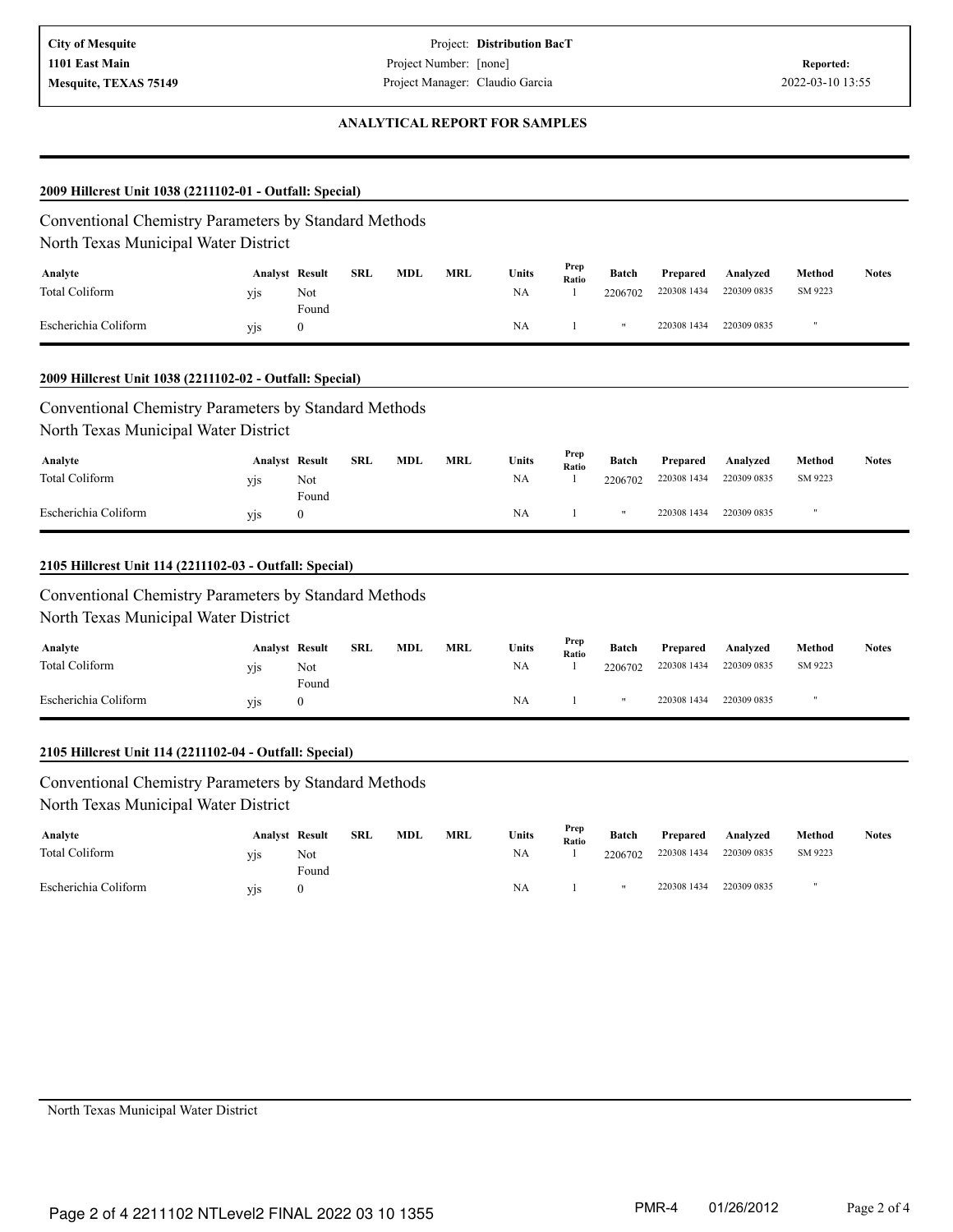Project: **Distribution BacT** Project Number: [none] **Mesquite, TEXAS 75149 Conserved Access 2022-03-10 13:55 Project Manager: Claudio Garcia** 2022-03-10 13:55

#### **ANALYTICAL REPORT FOR SAMPLES**

## **Conventional Chemistry Parameters by Standard Methods - Quality Control**

# **North Texas Municipal Water District**

| Analyte                                                                      | Result<br>AOL | Units             | Spike<br><b>MDL</b><br>Level              | Source<br>Result                          | $%$ REC | $%$ REC<br>Limits | <b>RPD</b> | <b>RPD</b><br>Limit | <b>Notes</b> |
|------------------------------------------------------------------------------|---------------|-------------------|-------------------------------------------|-------------------------------------------|---------|-------------------|------------|---------------------|--------------|
| <b>Batch 2206702 - [IDEXX Colilert Quantitray] IDEXX Colilert Quantitray</b> |               |                   |                                           |                                           |         |                   |            |                     |              |
| <b>Blank (2206702-BLK1)</b>                                                  |               |                   |                                           | Prepared: 2022-03-08 Analyzed: 2022-03-09 |         |                   |            |                     |              |
| Total Coliform                                                               | Not Found     | NA                |                                           |                                           |         |                   |            |                     |              |
| Escherichia Coliform                                                         | $\bf{0}$      | $^{\prime\prime}$ |                                           |                                           |         |                   |            |                     |              |
| LCS (2206702-BS1)                                                            |               |                   | Prepared: 2022-03-08 Analyzed: 2022-03-09 |                                           |         |                   |            |                     |              |
| Total Coliform                                                               | Found         | NA                | 0.000000100                               |                                           |         | $0 - 200$         |            |                     |              |
| Escherichia Coliform                                                         | Found         | $^{\prime\prime}$ | 0.000000100                               |                                           |         | $0 - 200$         |            |                     |              |

North Texas Municipal Water District